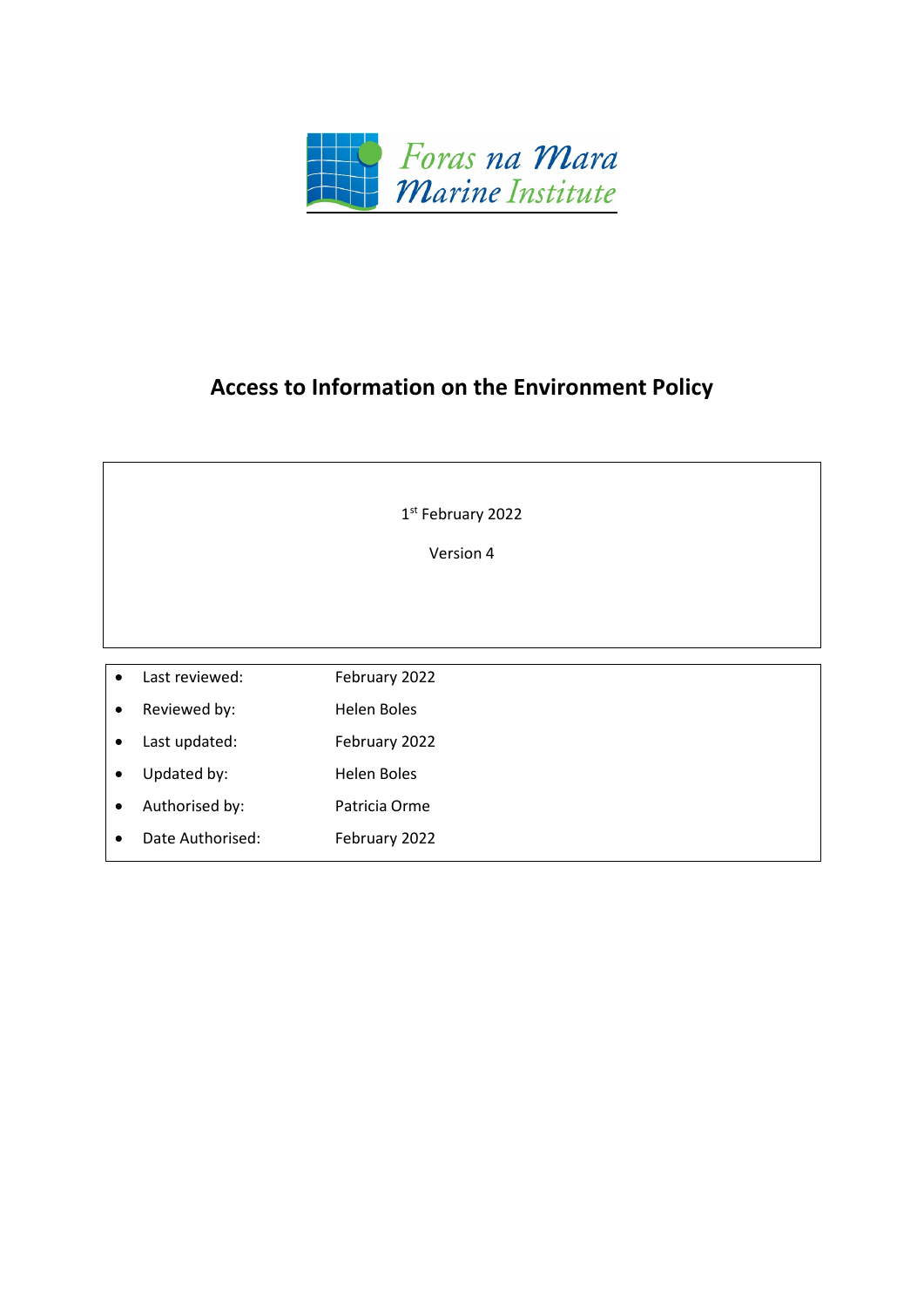# **ACCESS TO ENVIRONMENTAL INFORMATION**

The [European Communities \(Access to Information on the Environment\) Regulations 2007](http://www.irishstatutebook.ie/2007/en/si/0133.html)  [\(S.I. 133 of 2007\),](http://www.irishstatutebook.ie/2007/en/si/0133.html) give legal rights to those seeking access to information on the environment from public authorities. They were amended by the [European Communities \(Access to](http://www.irishstatutebook.ie/2011/en/si/0662.html)  [Information on the Environment\) Regulations 2011, \(S.I. 662 of 2011\).](http://www.irishstatutebook.ie/2011/en/si/0662.html)

Both pieces of legislation are to be read together and to be construed as one and can be referred to as the European Communities (Access to Information on the Environment) Regulations 2007 to 2011.

The Regulations provide a definition of environmental information and outline the manner in which requests for information may be submitted to public authorities. The Regulations also provide for a formal appeals procedure in the event that a person is unhappy with a decision on their request.

# **Objective of AIE Regulations**

- To guarantee the right of access to environmental information held by or for public authorities and to set out the basic terms and conditions of, and practical arrangements for, its exercise, and
- To ensure that, as a matter of course, environmental information is progressively made available and disseminated to the public in order to achieve the widest possible systematic availability and dissemination to the public of environmental information."

# **Records Covered by AIE Regulations**

In the regulations "environmental information" is defined as any information in written, visual, aural, electronic or any other material form on:

- a) the state of the elements of the environment, such as air and atmosphere, water, soil, land, landscape and natural sites including wetlands, coastal and marine areas, biological diversity and its components, including genetically modified organisms and the interaction among these elements,
- b) factors, such as substances, energy, noise, radiation or waste, including radioactive waste, emissions, discharges and other releases into the environment, affecting or likely to affect the elements of the environment,
- c) measures (including administrative measures), such as policies, legislation, plans, programmes, environmental agreements, and activities affecting or likely to affect the elements and factors referred to in paragraphs (a) and (b) as well as measures or activities designed to protect those elements,
- d) reports on the implementation of environmental legislation,
- e) cost-benefit and other economic analyses and assumptions used within the framework of the measures and activities referred to in paragraph (c), and
- f) the state of human health and safety, including the contamination of the food chain, where relevant, conditions of human life, cultural sites and built structures inasmuch as they are, or may be, affected by the state of the elements of the environment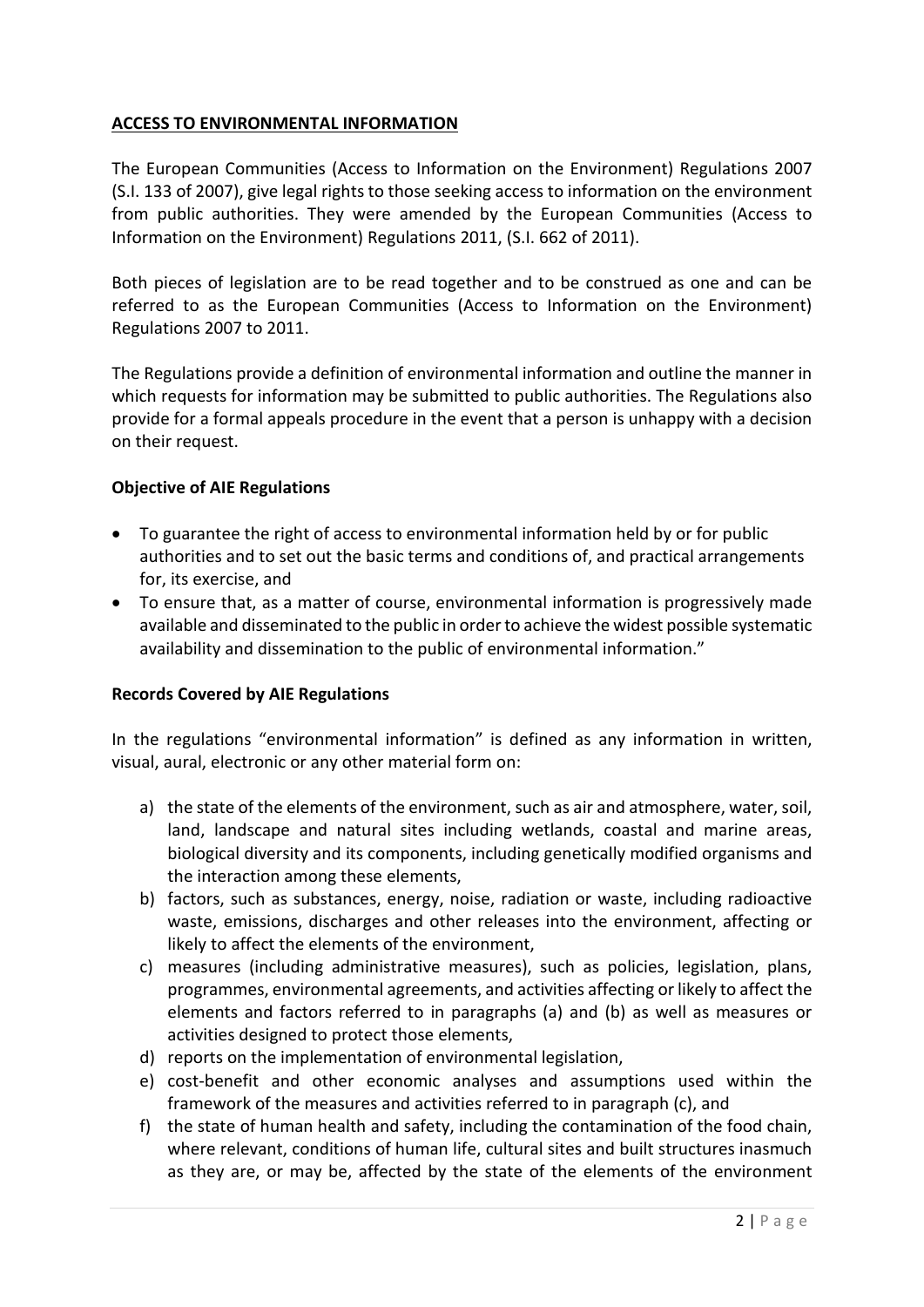referred to in paragraph (a) or, through those elements, by any of the matters referred to in paragraphs (b) and (c);

- g) "environmental information held by a public authority" means environmental information in the possession of a public authority that has been produced or received by that authority;
- h) "environmental information held for a public authority" means environmental information that is physically held by a natural or legal person on behalf of that authority.

# **What Information Can Be Sought**

You can ask for environmental information held by, or for, the Marine Institute. Environmental information is defined in the AIE regulations and determines what is available under the **AIE [regulations](https://www.gov.ie/en/organisation-information/1e52cb-access-to-information-on-the-environment-aie/#aie-legislation)**.

The environmental information you require may already be available through the links below:

[Marine Institute website](http://www.marine.ie/) Further information on the key activities where environmental information is gathered can be found **[HERE](https://www.marine.ie/Home/site-area/areas-activity/areas-activity)**

# [Freedom of Information Publication Scheme](https://www.marine.ie/Home/site-area/online-policies/foi-publication-scheme)

**[Marine Data Centre](https://www.marine.ie/Home/site-area/data-services/marine-data-centre) (**search for, discover, view and download data through our online data discovery services). The National Marine Data Centre consists of hosted online data services including descriptive metadata to find data, maps and graphs to view data; and services to download data. The Digital Ocean concept acts as the one-stop-shop to all data related to marine matters including all the activities, programmes and services provided by the data centre.

[Open Access Repository](https://oar.marine.ie/discover) (Access to all Marine Institute publications including research papers)

# **Information Not Available Under AIE**

The AIE regulations do not apply to environmental information that is required to be made available under any other statutory provision.

Information that does not come within the scope of the definition of environmental information, and which is not already publicly available, as outlined above, may be requested under the **Freedom of [Information](https://www.oireachtas.ie/en/bills/bill/2013/89/) Act 2014**

# **The Marine Institute Will:**

- consistent with other provisions of these Regulations, maintain a presumption in favour of the disclosure of environmental information, and seek to respond positively and promptly to requests,
- offer assistance to members of the public where necessary to enable them to formulate requests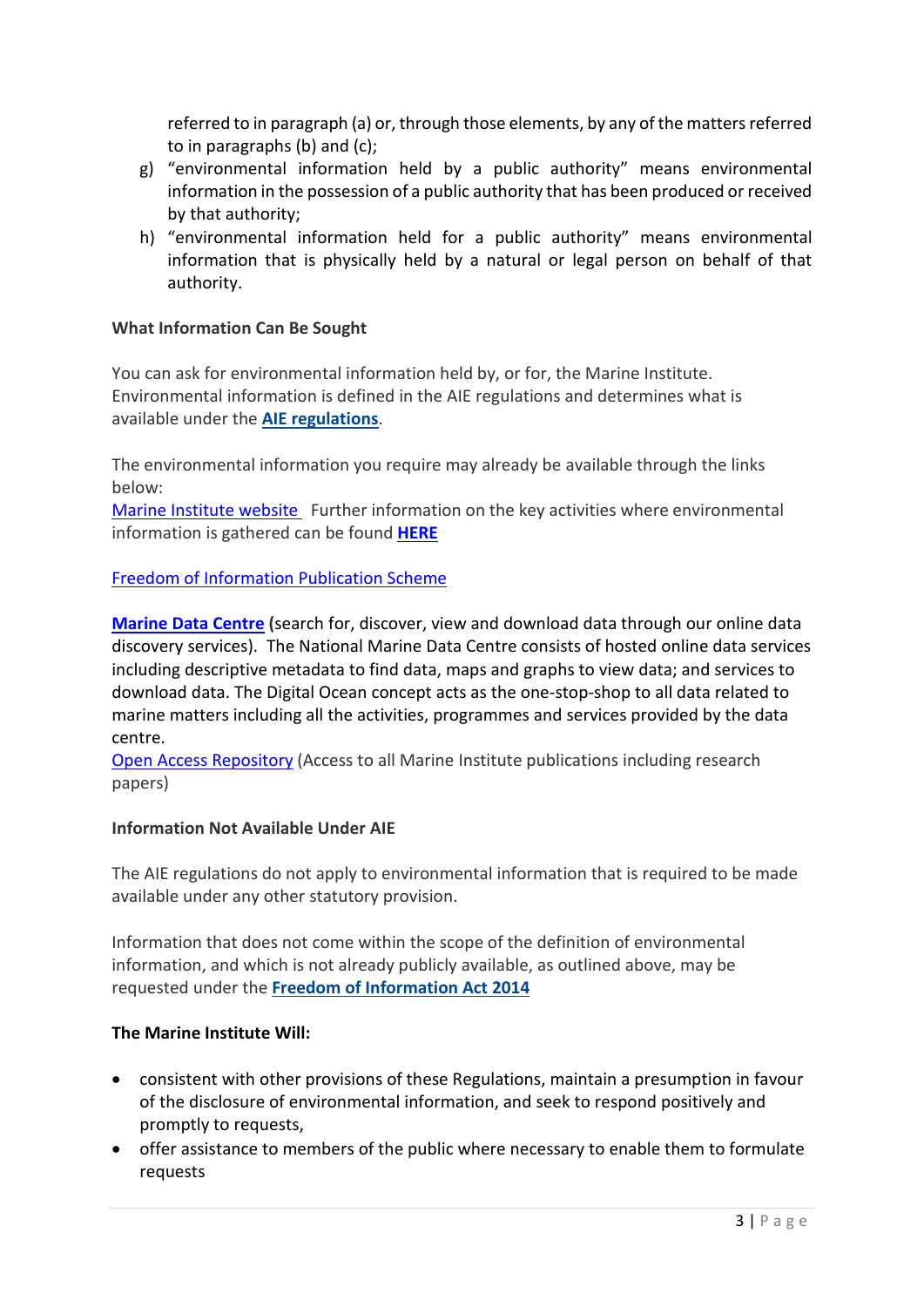- in the event that the environmental information sought is held by another public authority, transfer the application to that body. In this event, the applicant should be informed accordingly or be supplied with details of where the information is held and to whom the request should properly be made,
- retain environmental information in a manner that is easily accessible,
- the designated information officer (Helen Boles) will be the contact point for all requests. The officer will establish systems and structures to register and process all requests within the relevant time limits. Contact details for information will be made available on the Marine Institute website.
- While the Marine Institute will seek to protect the privacy of individuals and information supplied in confidence, in certain circumstances it may be in the public interest to release such information.

## **How to make a request?**

#### **The request should:**

- Be made in writing or electronic format
- Will state request is made under these Regulations
- State the name, address and any other relevant contact details of the applicant
- State in terms that are as specific as possible, the environmental information that is the subject of the request.
- Indicate the form or manner in which access to the environmental information is required.
- An applicant shall not be required to state his or her interest in making the request.
- There is no initial fee required when lodging a request for information under AIE

## **Costs**

No fee is charged for the making of a request under the AIE Regulations. No fee is charged for the internal review process. The regulations do allow a public authority to charge a reasonable fee for the cost of supplying the environmental information.

The Marine Institute will charge:

- search, retrieval and copying of records: €20 per hour
- photocopy: €0.04 per sheet

Please note that the fee may be waived where the cost is estimated at less than  $£100$ .

We may also disregard charges if the record contains only personal information and if, having regard to the means of the requester, it would not be reasonable to apply one.